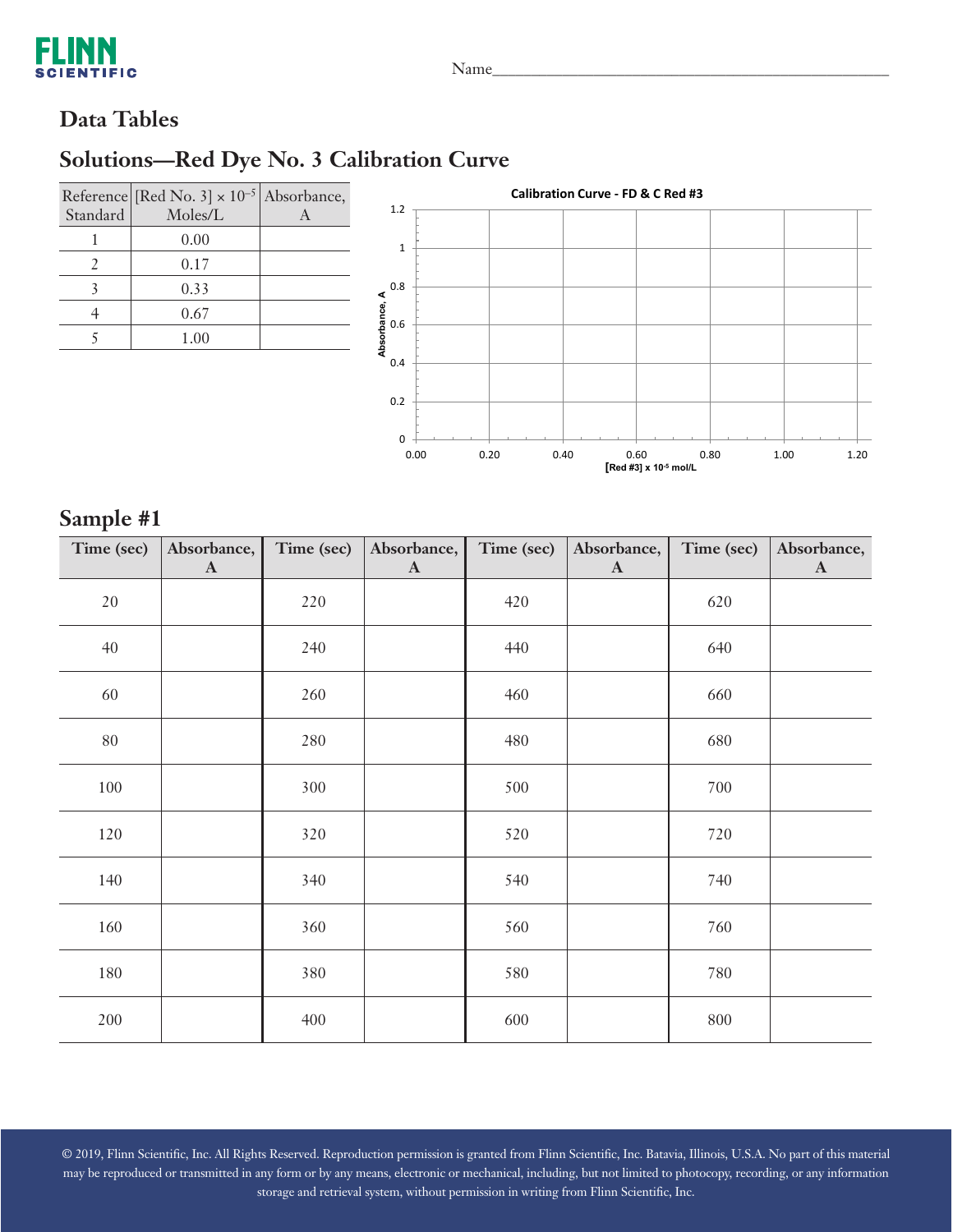# **Sample #2**

| Time (sec) | Absorbance,<br>$\mathbf{A}$ | Time (sec) | Absorbance,<br>$\mathbf{A}$ | Time (sec) | Absorbance,<br>$\mathbf{A}$ | Time (sec) | Absorbance,<br>$\mathbf{A}$ |
|------------|-----------------------------|------------|-----------------------------|------------|-----------------------------|------------|-----------------------------|
| $20\,$     |                             | 220        |                             | 420        |                             | 620        |                             |
| $40\,$     |                             | 240        |                             | 440        |                             | 640        |                             |
| $60\,$     |                             | 260        |                             | 460        |                             | 660        |                             |
| $80\,$     |                             | 280        |                             | 480        |                             | 680        |                             |
| $100\,$    |                             | 300        |                             | 500        |                             | 700        |                             |
| 120        |                             | 320        |                             | 520        |                             | 720        |                             |
| 140        |                             | 340        |                             | 540        |                             | 740        |                             |
| $160\,$    |                             | 360        |                             | 560        |                             | 760        |                             |
| $180\,$    |                             | 380        |                             | 580        |                             | 780        |                             |
| 200        |                             | 400        |                             | 600        |                             | 800        |                             |

# **Sample #3**

| Time (sec) | Absorbance,<br>$\mathbf{A}$ | Time (sec) | Absorbance,<br>$\mathbf{A}$ | Time (sec) | Absorbance,<br>$\mathbf{A}$ | Time (sec) | Absorbance,<br>$\mathbf{A}$ |
|------------|-----------------------------|------------|-----------------------------|------------|-----------------------------|------------|-----------------------------|
| $20\,$     |                             | 220        |                             | 420        |                             | 620        |                             |
| 40         |                             | 240        |                             | 440        |                             | 640        |                             |
| 60         |                             | 260        |                             | 460        |                             | 660        |                             |
| $80\,$     |                             | 280        |                             | 480        |                             | 680        |                             |
| $100\,$    |                             | 300        |                             | 500        |                             | 700        |                             |
| 120        |                             | 320        |                             | 520        |                             | 720        |                             |
| 140        |                             | 340        |                             | 540        |                             | 740        |                             |
| $160\,$    |                             | 360        |                             | 560        |                             | 760        |                             |
| 180        |                             | 380        |                             | 580        |                             | 780        |                             |
| 200        |                             | 400        |                             | 600        |                             | 800        |                             |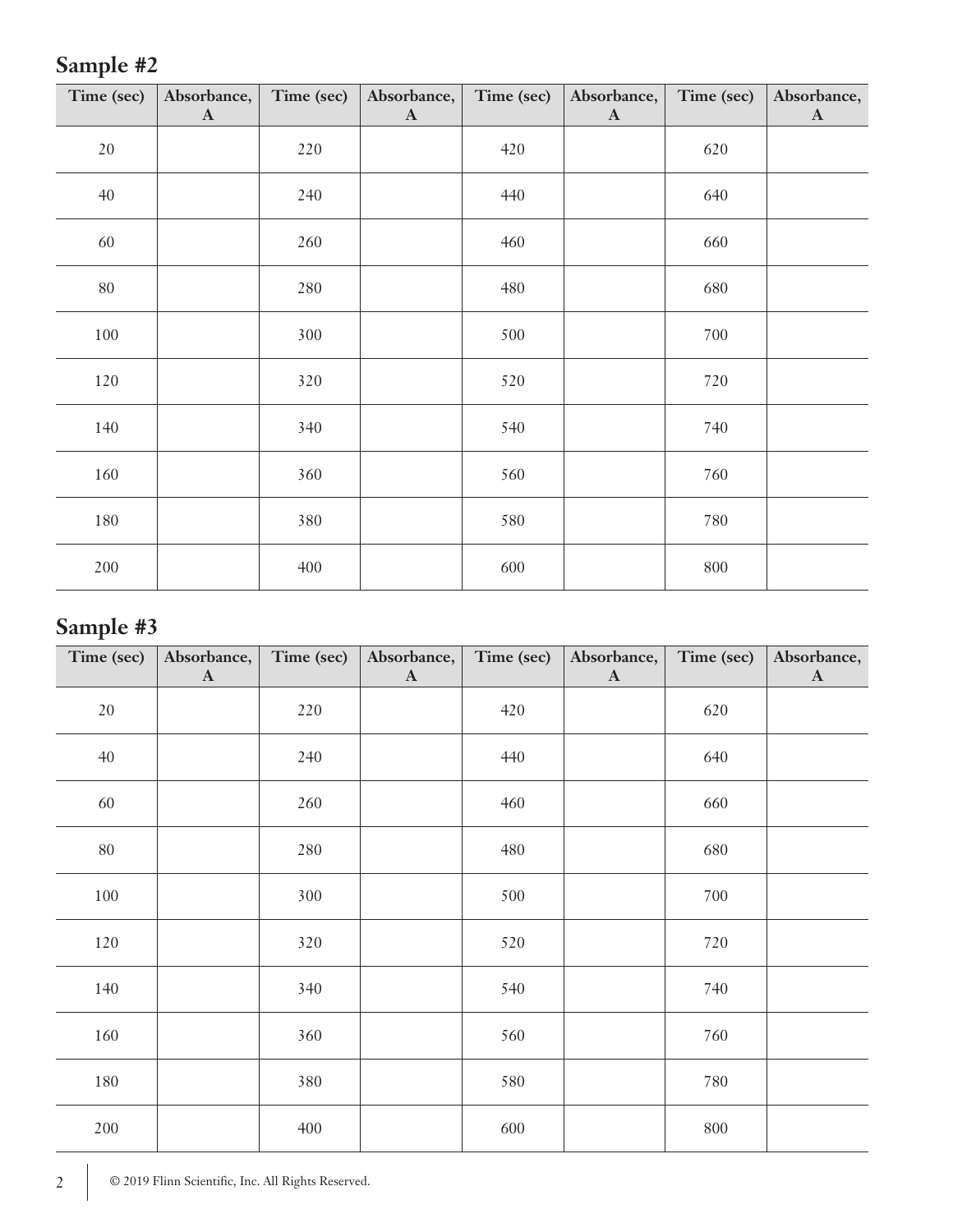# **Sample #4**

| Time (sec) | Absorbance,<br>$\mathbf{A}$ | Time (sec) | Absorbance,<br>$\mathbf{A}$ | Time (sec) | Absorbance,<br>$\mathbf{A}$ | Time (sec) | Absorbance,<br>$\mathbf{A}$ |
|------------|-----------------------------|------------|-----------------------------|------------|-----------------------------|------------|-----------------------------|
| $20\,$     |                             | 220        |                             | 420        |                             | 620        |                             |
| $40\,$     |                             | 240        |                             | 440        |                             | 640        |                             |
| $60\,$     |                             | 260        |                             | 460        |                             | 660        |                             |
| $80\,$     |                             | 280        |                             | 480        |                             | 680        |                             |
| 100        |                             | 300        |                             | 500        |                             | $700\,$    |                             |
| 120        |                             | 320        |                             | 520        |                             | 720        |                             |
| 140        |                             | 340        |                             | 540        |                             | 740        |                             |
| 160        |                             | 360        |                             | 560        |                             | 760        |                             |
| 180        |                             | 380        |                             | 580        |                             | 780        |                             |
| 200        |                             | 400        |                             | 600        |                             | 800        |                             |

# **Sample #5**

| Time (sec) | Absorbance,<br>$\mathbf{A}$ | Time (sec) | Absorbance,<br>$\mathbf{A}$ | Time (sec) | Absorbance,<br>$\mathbf{A}$ | Time (sec) | Absorbance,<br>$\mathbf{A}$ |
|------------|-----------------------------|------------|-----------------------------|------------|-----------------------------|------------|-----------------------------|
| $20\,$     |                             | 220        |                             | 420        |                             | 620        |                             |
| $40\,$     |                             | 240        |                             | 440        |                             | 640        |                             |
| 60         |                             | 260        |                             | 460        |                             | 660        |                             |
| $80\,$     |                             | 280        |                             | 480        |                             | 680        |                             |
| $100\,$    |                             | 300        |                             | 500        |                             | 700        |                             |
| 120        |                             | 320        |                             | 520        |                             | 720        |                             |
| 140        |                             | 340        |                             | 540        |                             | 740        |                             |
| 160        |                             | 360        |                             | 560        |                             | 760        |                             |
| $180\,$    |                             | 380        |                             | 580        |                             | 780        |                             |
| 200        |                             | 400        |                             | 600        |                             | 800        |                             |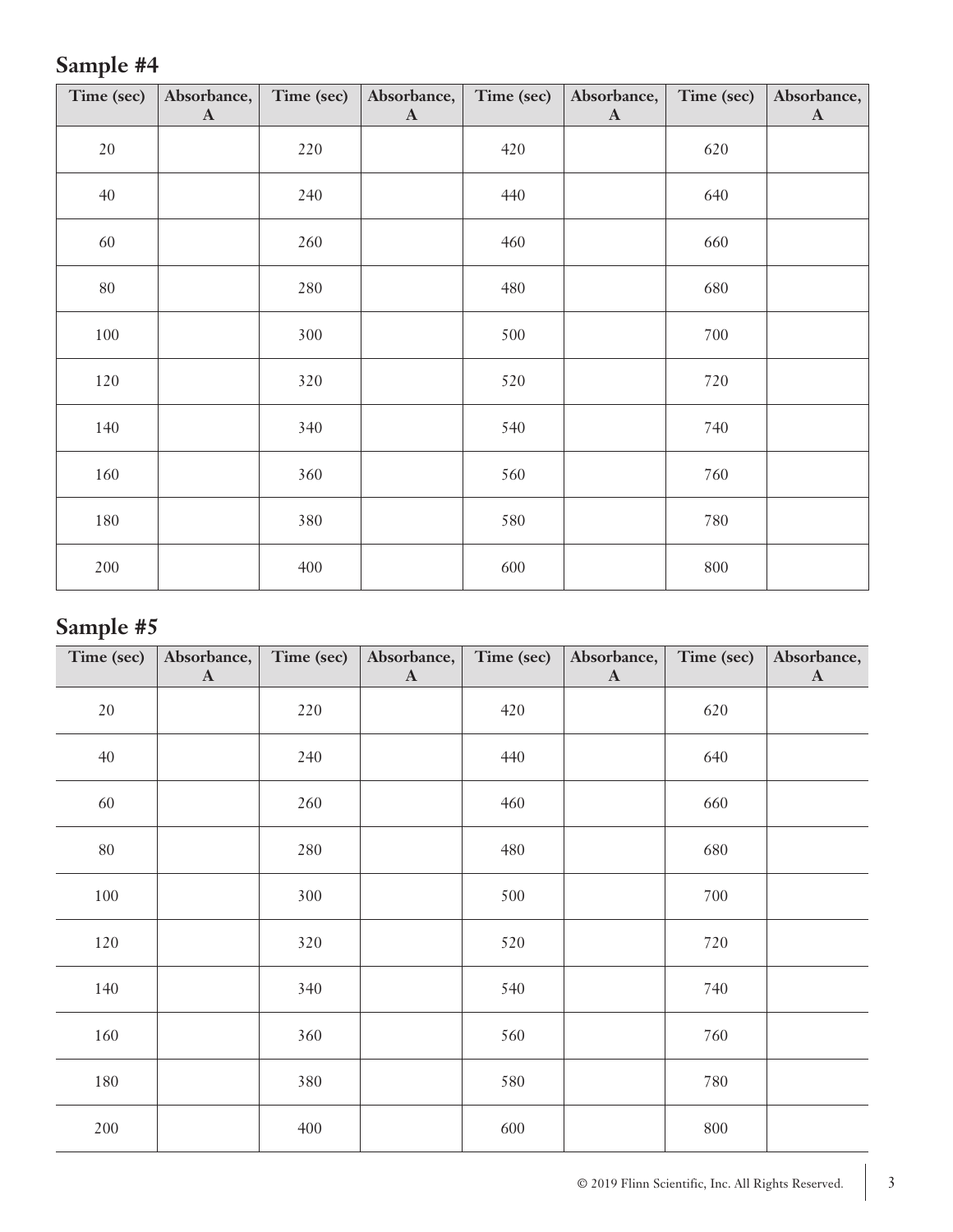#### **Sample #6**

| Time (sec) | Absorbance,<br>$\mathbf{A}$ | Time (sec) | Absorbance,<br>$\mathbf{A}$ | Time (sec) | Absorbance,<br>$\mathbf{A}$ | Time (sec) | Absorbance,<br>$\mathbf{A}$ |
|------------|-----------------------------|------------|-----------------------------|------------|-----------------------------|------------|-----------------------------|
| $20\,$     |                             | 220        |                             | 420        |                             | 620        |                             |
| $40\,$     |                             | 240        |                             | 440        |                             | 640        |                             |
| 60         |                             | 260        |                             | 460        |                             | 660        |                             |
| $80\,$     |                             | 280        |                             | 480        |                             | 680        |                             |
| 100        |                             | 300        |                             | 500        |                             | 700        |                             |
| 120        |                             | 320        |                             | 520        |                             | 720        |                             |
| 140        |                             | 340        |                             | 540        |                             | 740        |                             |
| 160        |                             | 360        |                             | 560        |                             | 760        |                             |
| 180        |                             | 380        |                             | 580        |                             | 780        |                             |
| 200        |                             | 400        |                             | 600        |                             | 800        |                             |

### **Post-Lab Analysis**

1. Calibration Curve

Plot molar concentration of Red Dye #3 versus absorbance as below, and draw the best-fitting straight line through the data points. Include the origin (zero absorbance for zero concentration) as a valid point.